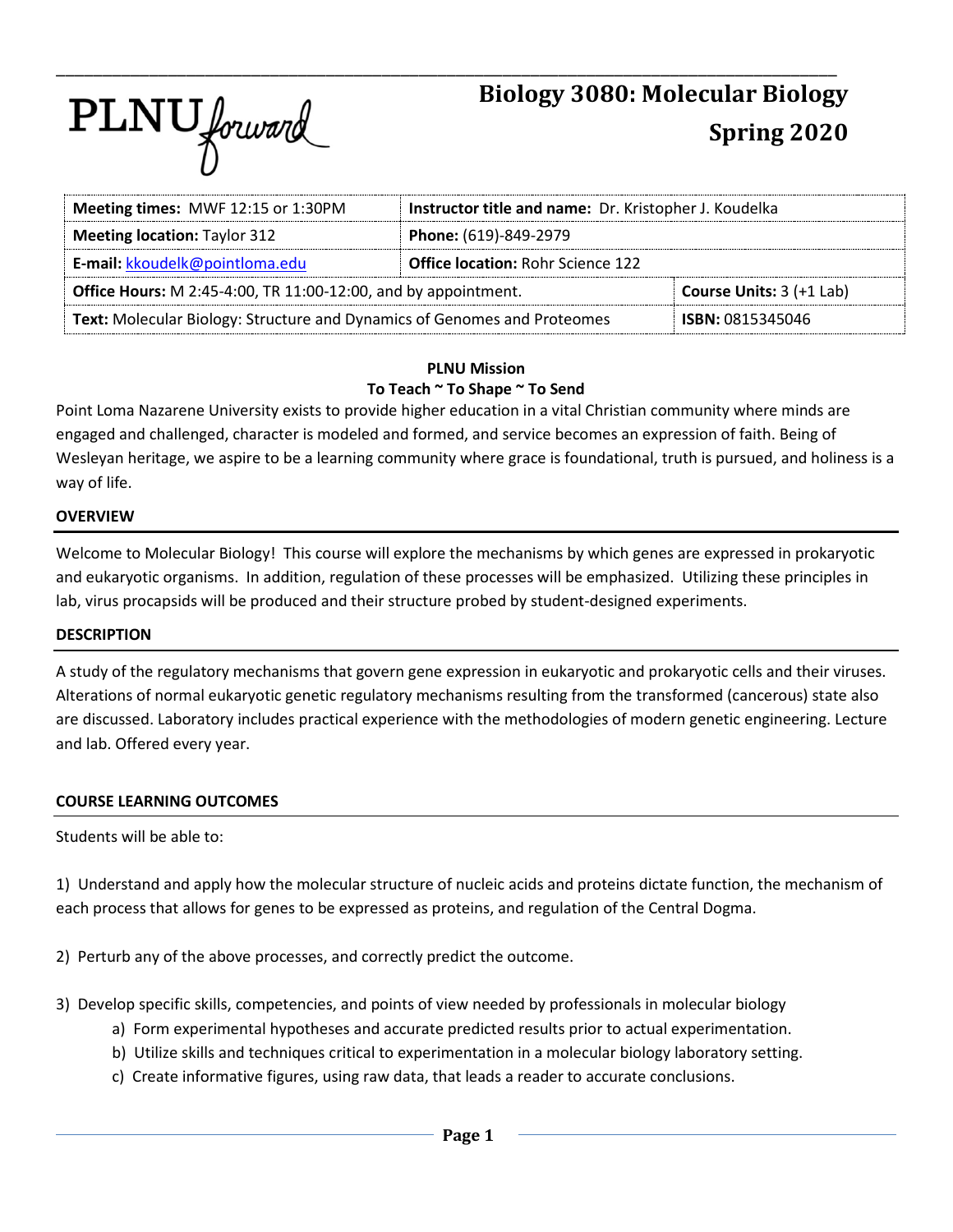#### **EVALUATION AND GRADING**

Your grade for this course will be based on four distinct evaluation tools in class (exams, team-based learning [TBL], homework modules, and participation); and five distinct evaluation tools in lab (hypotheses and predicted results, figures, an experimental plan, a final presentation, and participation). Each is described in detail below. A total of 800 points are possible for the entire course.

## **CLASS**

*Exams* **(400 points)** - There will three midterms and a final exam. Each exam will consist of true/false, multiple choice, and short answer questions. All of science is cumulative such that scientific knowledge must build and expand upon previous knowledge. The same is true when learning science, you must remember and apply all that you have previously learned in order to completely understand and apply newer material. Although the focus of each midterm will be on recent material, each should be thought of as a cumulative exam. The final exam will be semi-cumulative, with about one-third to half of the points coming from the previous chapters and the rest from the most recent chapters.

Exam I: 100 points Exam II: 100 points Exam III: 100 points Final Exam: 100 points

*Team based learning activities* **(75 points – 4 events)** - Team based learning allows students to use and apply course concepts. Application of foundation knowledge is important to all sciences, and is a critical skill for every person regardless of field. We will have four team-based learning events this semester. Each event will consist of an individual pre-quiz, a group version of the same quiz, an additional activity, and a peer evaluation questionnaire. Points will be awarded for the individual quiz, for the group quiz, and for the peer questionnaire.

| Individual pre-quizzes                       | $= 16$ points |  |  |  |
|----------------------------------------------|---------------|--|--|--|
| Group quizzes                                | $=$ 32 points |  |  |  |
| Peer evaluation question naire $= 27$ points |               |  |  |  |

*Homework modules* **(50 points – 13 modules)** – The text, in conjunction with RocketMix, has self-contained learning modules. Each module explores an important theme in molecular biology and the writing style of the modules is aimed at an undergraduate audience. Each module should take 15-30 minutes to complete, and includes at least five multiple choice questions. The modules were created by me for the text; therefore, they are an excellent study source for this course. For every module completed on time you will receive max points. At the end of the semester, if your first answer correct rate is above 75% you will earn the last 2 possible points. You can access these modules using the Canvas enrollment link.

*Class participation* **(25 points) -** I teach largely by a lecture/discussion style. I hope that everyone will participate in the discussion through asking and answering questions. Your general class participation includes discussion, attentiveness,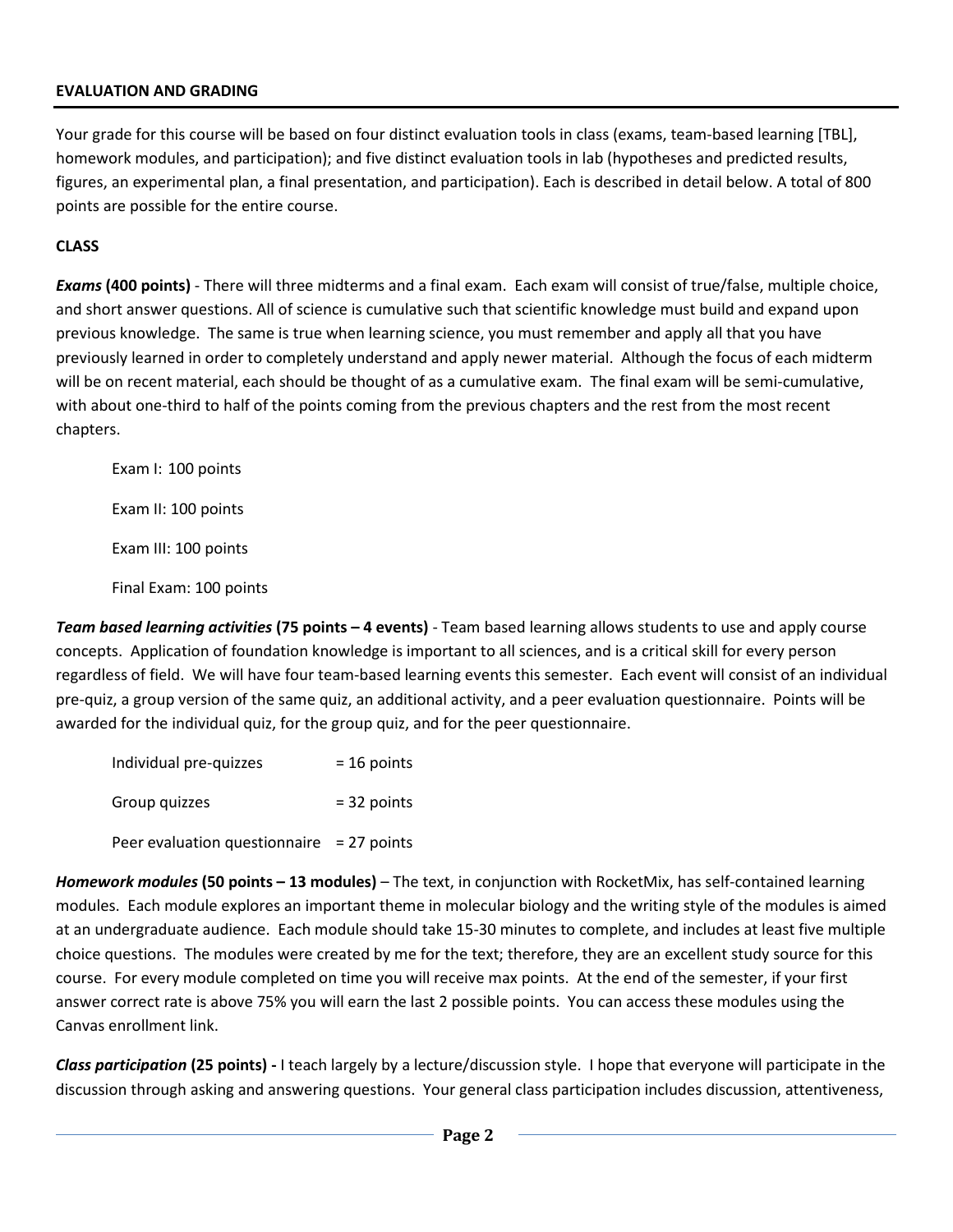iClicker participation, not abusing computer privileges or checking texts. I realize that this is a large class and therefore it is hard to directly participate all the time. Thus, I am requiring **iClickers** and will have questions throughout the course that you must answer by your iClicker. **I am looking for thought and participation, not whether or not you answered the question correctly**. **Everyone must have their own iClicker and it must be registered with your student ID number by the end of the first week.**

# **LABORATORY**

*Hypotheses and predicted results* **(4 x 5 points each)** – Forming testable hypotheses is a critical skill for every scientist. An equally important skill is extending these hypotheses to predicted results. Thinking about results and what they mean before actual experimentation is an important transition in scientific thinking. **Waiting until during or after the experiment is too late to consider the impact of your experiment!** Prior to specific labs students will turn in typed hypotheses, predicted results, and a brief sentence on what each result means. This should include both positive and negative experimental outcomes.

*Figures* **(3 x 25 points each) –** A picture is worth a thousand words. Properly formed figures should be able to stand alone and support your conclusion. Any reader should be able to look at a figure and clearly understand your experiment and analysis without additional text. Creation of such figures can take as long, or longer, than writing an actual report. Figure creation will be one of the centerpieces of the lab experience.

*Experimental Plan* **(30 points) –** This lab sequence will include a group self-designed experiment. Significant planning, hypothesis formation, and predicted results are expected prior to starting experimentation. These plans will clearly layout: hypotheses, predicted results, and what each result means; reagents and instrumentation needed; and a clear procedure.

*Final presentation* **(100 points) –** On the final day of lab students will present the results of their self-designed experiments to the rest of the class. These presentations will take place in the oral format and last 10-12 minutes, followed by 5 minutes of questions. Each presentation should cover hypotheses, predicted results, raw data, analysis, and conclusions.

Lab participation (25 points) – Much of lab work is completed in teams in both industry and academia. Students must be active, contributing members of their team to earn all possible points.

# **Late Policy**

0-24 hours late = can achieve up to 75% of possible points; 24-48 hours late = can achieve up to 50% of possible points; and more than 48 hours late = will not be accepted.

# **Approximate grade breakdown**

|    | 93.33-100%   |    | 83.34-86.66% |    | 73.34-76.66% | 63.34-66.66% |
|----|--------------|----|--------------|----|--------------|--------------|
| А- | 90-93.33%    | B- | 80-83.33%    |    | 70-73.33%    | 60-63.33%    |
|    | 86.67-89.99% | C+ | 76.67-79.99% | D+ | 66.67-69.99% | 0-59.99%     |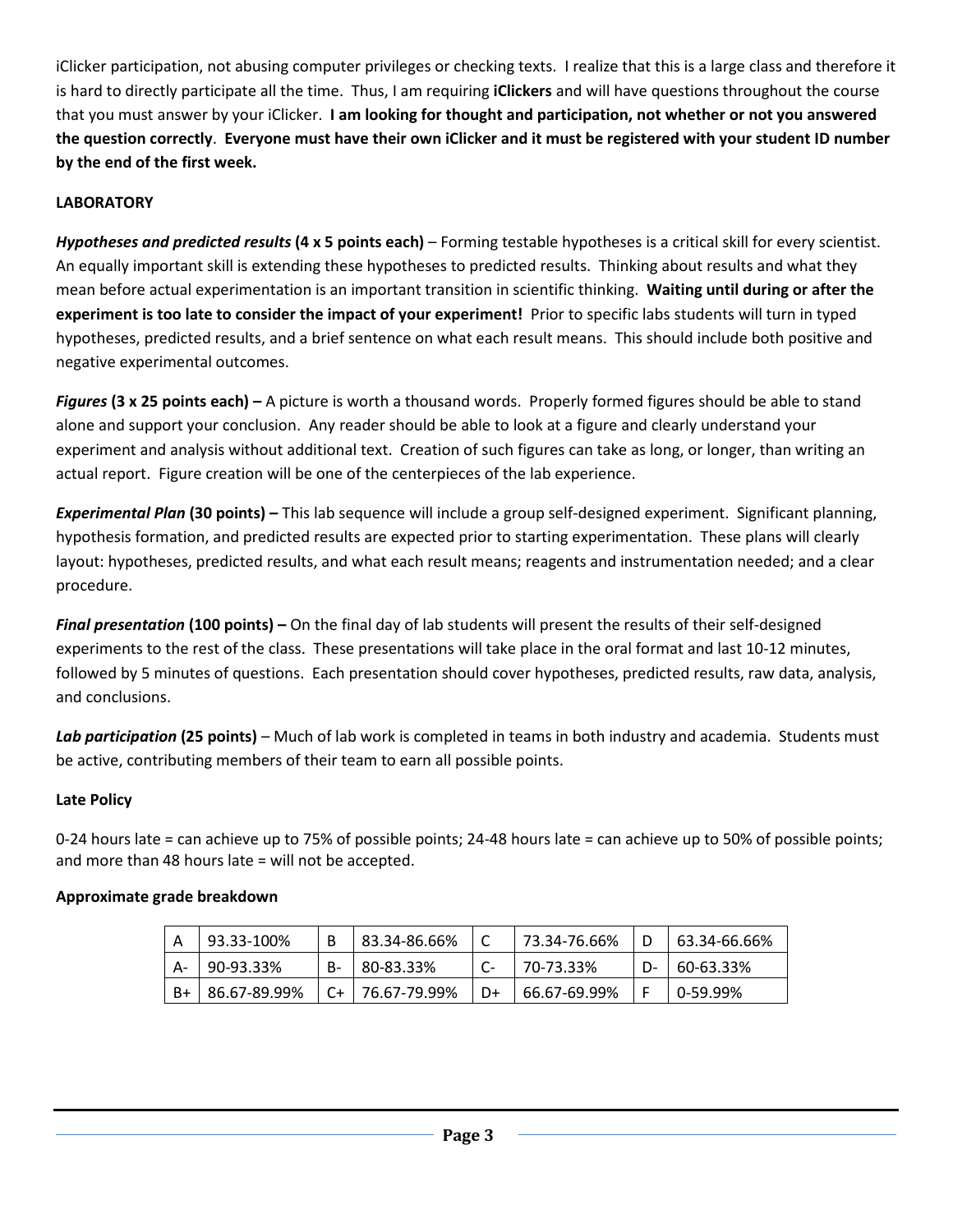*Attendance* of all lectures and lab sessions is required; role will be taken regularly (by iClicker participation) to encourage compliance. Because lab sessions are 3 hours, missing a lab counts as 2 absences. *However, be aware that it may be very difficult to make up points from an unexcused lab session.* A total of three *unexcused* absences will be permissible. More than three absences will result in forfeiture of two percentage points per absence from your final grade unless documentation of a valid excuse is provided (see below). **Three weeks of absences (9 lectures or 3 labs) will result in de-enrollment from the course, according to University policy**. Missed in-class assignments cannot be made up without prior instructor approval or documentation of a legitimate excuse. Since we meet for 55 minutes each period, arriving late or leaving early is considered ½ absence.

#### *I am asking you not to use laptops:*

I strongly recommend not using laptops in class. The reasons are four-fold:

- 1. It is hard to not check other things, which impairs your learning. You most likely are not aware of the impairment, but the research is quite clear. http://www.slate.com/articles/health\_and\_science/science/2013/05/multitasking\_while\_studying\_divided attention and technological gadgets.html
- 2. Even if it doesn't impair your learning, it impairs others learning. <http://www.sciencedirect.com/science/article/pii/S0360131512002254>
- 3. You write more but learn less. Writing your notes creates synthesis which increases your learning. <http://pss.sagepub.com/content/early/2014/04/22/0956797614524581.abstract> [http://chronicle.com/blogs/linguafranca/2014/08/25/why-im-asking-you-not-to-use](http://chronicle.com/blogs/linguafranca/2014/08/25/why-im-asking-you-not-to-use-laptops/?cid=at&utm_source=at&utm_medium=en)[laptops/?cid=at&utm\\_source=at&utm\\_medium=en](http://chronicle.com/blogs/linguafranca/2014/08/25/why-im-asking-you-not-to-use-laptops/?cid=at&utm_source=at&utm_medium=en)
- 4. It also It impairs long-term retention. This new study shows a causal effect with grades being lower by about half a letter grade. [https://www.insidehighered.com/news/2018/07/27/class-cellphone-and-laptop-use-lowers-exam-scores](https://www.insidehighered.com/news/2018/07/27/class-cellphone-and-laptop-use-lowers-exam-scores-new-study-shows?utm_source=Inside+Higher+Ed&utm_campaign=f85b018bfd-DNU_COPY_01&utm_medium=email&utm_term=0_1fcbc04421-f85b018bfd-198405577&mc_cid=f85b018bfd&mc_eid=d720a84995)[new-study-shows?utm\\_source=Inside+Higher+Ed&utm\\_campaign=f85b018bfd-](https://www.insidehighered.com/news/2018/07/27/class-cellphone-and-laptop-use-lowers-exam-scores-new-study-shows?utm_source=Inside+Higher+Ed&utm_campaign=f85b018bfd-DNU_COPY_01&utm_medium=email&utm_term=0_1fcbc04421-f85b018bfd-198405577&mc_cid=f85b018bfd&mc_eid=d720a84995)[DNU\\_COPY\\_01&utm\\_medium=email&utm\\_term=0\\_1fcbc04421-f85b018bfd-](https://www.insidehighered.com/news/2018/07/27/class-cellphone-and-laptop-use-lowers-exam-scores-new-study-shows?utm_source=Inside+Higher+Ed&utm_campaign=f85b018bfd-DNU_COPY_01&utm_medium=email&utm_term=0_1fcbc04421-f85b018bfd-198405577&mc_cid=f85b018bfd&mc_eid=d720a84995)[198405577&mc\\_cid=f85b018bfd&mc\\_eid=d720a84995](https://www.insidehighered.com/news/2018/07/27/class-cellphone-and-laptop-use-lowers-exam-scores-new-study-shows?utm_source=Inside+Higher+Ed&utm_campaign=f85b018bfd-DNU_COPY_01&utm_medium=email&utm_term=0_1fcbc04421-f85b018bfd-198405577&mc_cid=f85b018bfd&mc_eid=d720a84995)

So I am asking you not to use laptops unless you need or strongly prefer a laptop to take notes. In that case talk to me and we will make that work.

*IClickers* I will take attendance by iClicker question participation. If you answer the question, I know you were there. I get to know everyone pretty early so please don't send your clicker with someone else so they can answer for you. It becomes obvious fast if there are 30 answers and only 20 students in the room. **Answering for someone else will be considered cheating by the person answering, and the person whose clicker is being used to answer questions despite their absence**. The university takes cheating very seriously so you do not want to do this!!!

*Respect* for one another and for the instructor is essential for an effective classroom environment. You are expected to show respect to your classmates and instructors by:

- listening when others are speaking,
- refraining from discussing non-related issues during class,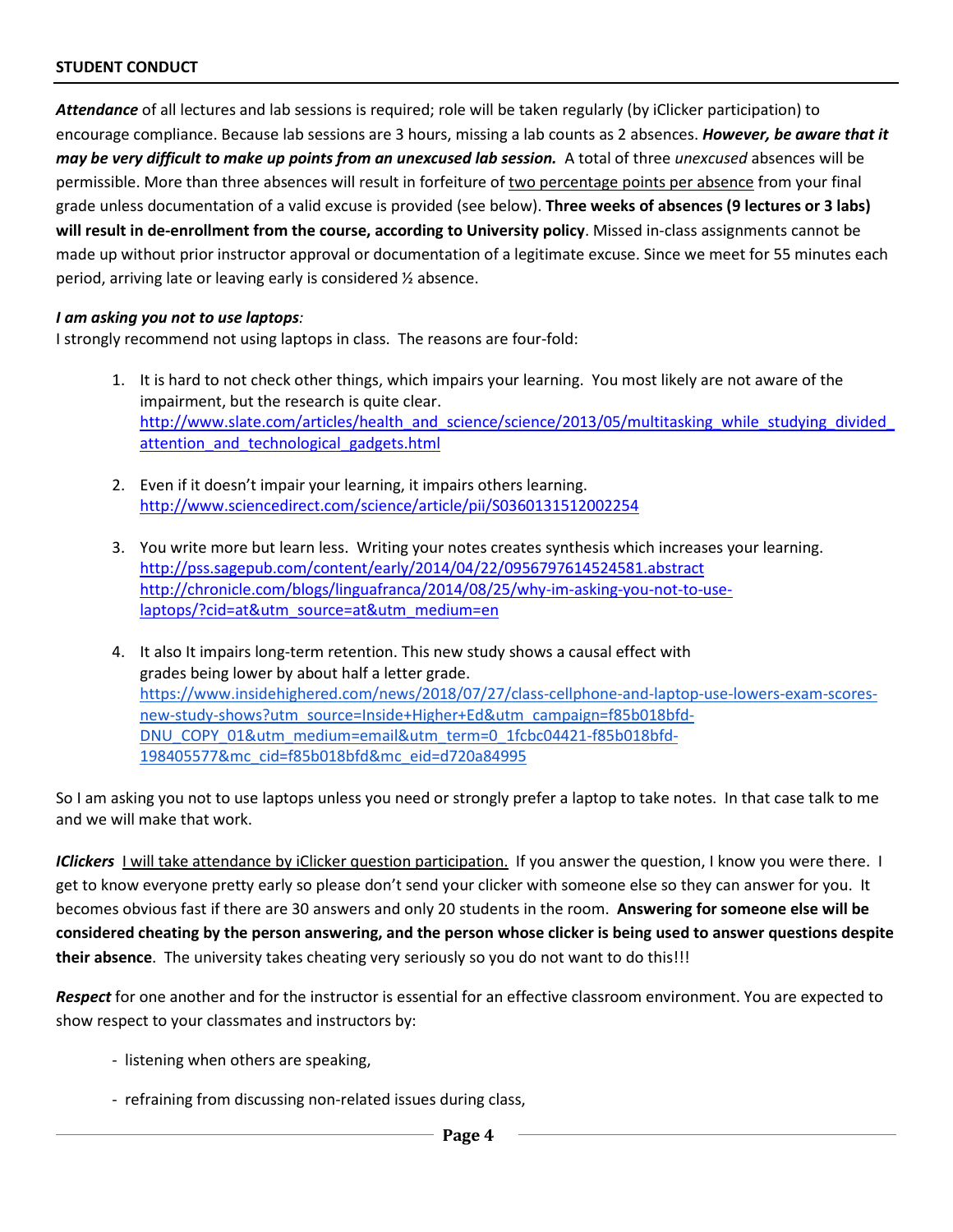- do not belittle the opinions of others, even when you disagree.

Behavior intended to embarrass or ridicule others will not be tolerated and will have serious consequences.

*Academic honesty* Students should demonstrate academic honesty by doing original work and by giving appropriate credit to the ideas of others. As explained in the university catalog, academic dishonesty is the act of presenting information, ideas, and/or concepts as one's own when in reality they are the results of another person's creativity and effort. Violations of university academic honesty include cheating, plagiarism, falsification, aiding the academic dishonesty of others, or malicious misuse of university resources. A faculty member who believes a situation involving academic dishonesty has been detected may assign a failing grade for a) that particular assignment or examination, and/or b) the course following the procedure in the university catalog. Students may appeal also using the procedure in the university catalog. See **Academic Policies** for further information.

*PLNU copyright policy:* Point Loma Nazarene University, as a non-profit educational institution, is entitled by law to use materials protected by the US Copyright Act for classroom education. Any use of those materials outside the class may violate the law. *In particular, all homeworks, assignments, and laboratories are owned by Dr. Koudelka and may not be* shared with other individuals or groups outside of the students registered for this section. It is a violation of copyright law to otherwise distribute these materials in any form.

*Cell phones* must be silenced before class begins, and use during class not permissible unless specifically directed to do so. Points may be deducted from your grade for in class cell phone use.

*Excused absences* are those that result from situations beyond the control of the student. These include (but are not limited to) personal illness, serious family illness or death, and sanctioned University events (athletics, debate team, etc.). Excused absences require some formal documentation such as a doctor's note, email from a coach, etc. Work done on a day for which you have an excused absence can be made up in a reasonable amount of time at the instructor's discretion.

*Unexcused absences* are those that are preventable by the student or are recreational in nature. These include (but are not limited to) oversleeping, forgetting to come to class, attending family functions (weddings, family trips, etc.), and personal leave days. Work performed on days for which you have an unexcused absence cannot be made up and points are forfeited.

# **ACADEMIC ACCOMMODATIONS**

While all students are expected to meet the minimum academic standards for completion of this course as established by the instructor, students with disabilities may request academic accommodations. At Point Loma Nazarene University, students must request that academic accommodations by filing documentation with the [Disability Resource Center](http://www.pointloma.edu/experience/offices/administrative-offices/academic-advising-office/disability-resource-center) (DRC), located in the Bond Academic Center. Once the student files documentation, the Disability Resource Center will contact the student's instructors and provide written recommendations for reasonable and appropriate accommodations to meet the individual needs of the student. See [Academic Policies](http://www.pointloma.edu/experience/academics/catalogs/undergraduate-catalog/point-loma-education/academic-policies) in the (undergrad/graduate as appropriate) academic catalog.

# **FERPA POLICY**

In compliance with federal law, neither PLNU student ID nor social security number should be used in publicly posted grades or returned sets of assignments without student written permission. Also in compliance with FERPA, you will be the only person given information about your progress in this class unless you have designated others to receive it in the